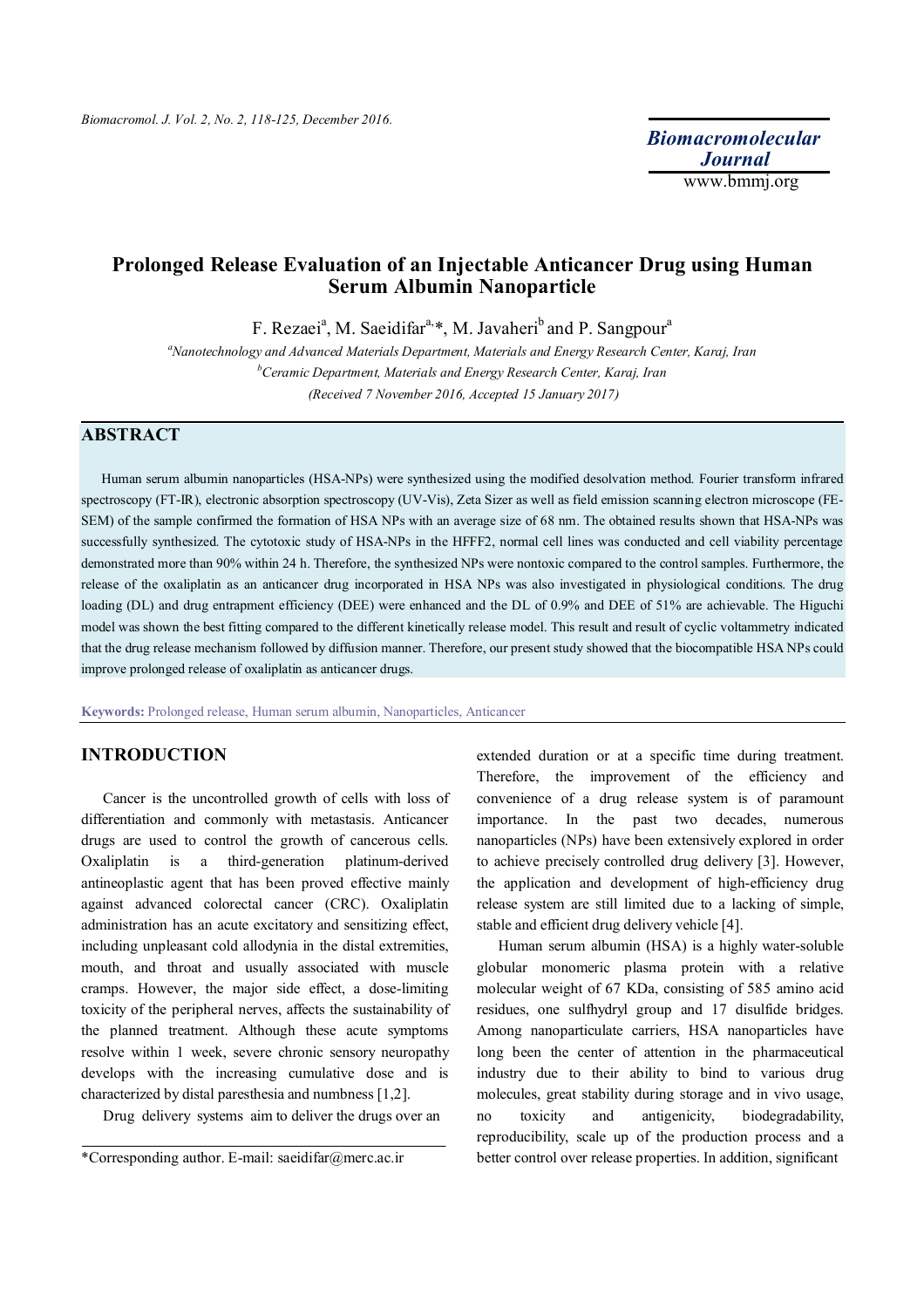amounts of drug can be incorporated into the particle matrix because of the large number of drug binding sites on the albumin molecule [5].

 Interaction between oxaliplatin as injectable anticancer drugs and human serum albumin was indicated that van der Waals forces and hydrogen-bond were played predominate in the binding process [6,7]. Therefore, these binding suggested that release of drug from the bloodstream, and also increase drug solubility in plasma, decrease its toxicity, protect from oxidation and prolong its *in vivo* half-life [8- 10] but their efficacy is largely constrained by their lack of ability to achieve high concentration, due to their limited loading capacity and low degree of functionalization capability. Drug delivery systems using composites and polymers were demonstrated to improve this deficiency [11]. Therefore, developing an injectable delivery system of oxaliplatin is essential for an effective treatment with increased the efficacy and reduced side effects.

 Here, we have prepared colloidal drug carrier HSA nanostructures using a modified desolvation method and then Oxaliplatin was loaded in bio-nanoparticle. The *in vitro*  drug release was evaluated and the efficient loading and entrapment Oxaliplatin in HSA-NPs was determined. In addition, the mechanism of drug release was investigated. We hope the modified protocol of HSA nanoparticles preparation verifies the complications in a prolonged release of drugs.

### **MATERIAL AND METHODS**

#### **Reagents and Apparatus**

 Human serum albumin (HSA), phosphate buffer saline tablet (PBS), glutaraldehyde solution were purchased from the Sigma Aldrich Company (USA). Oxaliplatin were purchased from Merck Chemicals CO (Germany). The human foreskin fibroblast normal cell line, HFFF2 for the cytotoxicity studies were obtained from the Cell Bank of the Pasteur Institute in Tehran (Iran). All other reagents and solvents were of analytical grade and double distilled water was used for all experiments.

 Field Emission Scanning Electron Microscopy measurements carried out on a Mira 3-XMU model in order to provide topographical and elemental information at specific magnifications with a virtually unlimited depth of

field. The Fourier transform infrared (FT-IR) spectra were recorded using a Jasco-460 Plus FT-IR spectrometer in KBr disk in the range of 4000-400 cm<sup>-1</sup>. Electronic absorption spectra (UV) were recorded on a Spectrophotometer (T 80+ UV-Vis spectrometer). The zeta-potential measurements were performed on a Malvern Instruments Zeta Sizer 3000 HSA using a standard rectangular quartz cell. Cyclic voltammetry measurements were performed using Parstate 2273 Potentiostate. The three-electrode system consisted of a glassy carbon working electrode; calomel electrode and platinum wire were used as reference and counter electrodes.

### **Preparation of Human Serum Albumin Nanoparticles**

 Human serum albumin nanoparticles (HSA-NPs) were prepared in the production process by the desolvation technique with a slight change [12]. Initially, 50 mg HSA in 2 ml of deionized water was stirred at 500 rpm using a magnetic stirrer at the room temperature for 10 min. This is followed by the addition of 8 ml ethanol (desolvating agent) gradually at the rate of 0.5 ml min<sup>-1</sup>. Then, glutaraldehyde 8% has been added to the solution and has been stirred continuously (500 rpm) at the room temperature for 20 h. The prepared nanoconjugate was purified by 5 cycles of centrifugation at  $20,000 \times g$  for 40 min. Finally, the pellet was resuspended in 2 ml of deionized water.

### **Cytotoxic Studies**

 Cell proliferation was evaluated by using a system based on the tetrazolium compound [3-(4,5-dimethylthia-zol-2 yl)-2,5-diphenyltetrazolium bromide, MTT] which was reduced by living cells to yield a soluble formazan product which can be assayed colorimetrically. The MTT assay is dependent on the cleavage and the conversion of the soluble yellowish MTT to the insoluble purple formazan by active mitochondrial dehydrogenase of living cells. The human foreskin fibroblast normal cell line, HFFF2, was maintained in a RPMI medium supplemented with 10% heat-inactivated fetal calf serum and 2 mM L-glutamine, streptomycin and penicillin (5  $\mu$ g ml<sup>-1</sup>), at 310 K under a 5% CO<sub>2</sub>/95% air atmosphere. Harvested cells were seeded into 96-well plates with the concentration of the sterilized nanoparticles (6.25)  $mg$  ml<sup>-1</sup>) and incubated for 24 h. At the end of the four hour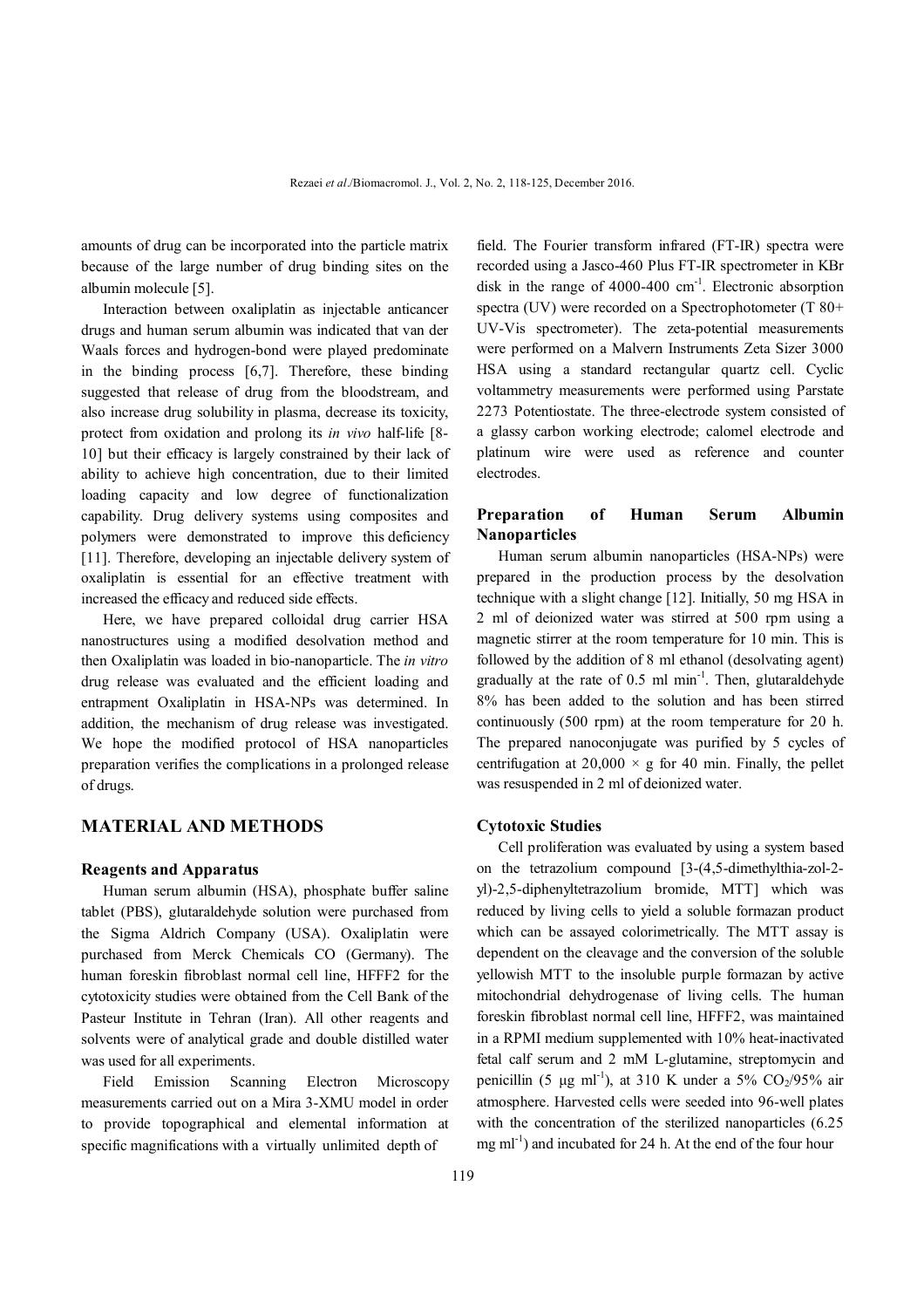incubation period, 25  $\mu$ l of MTT solution (5 mg ml<sup>-1</sup> in PBS) was added to each well containing fresh culture media. The insoluble produced formation was then dissolved in a solution containing 10% SDS and 50% DMF (under dark condition for 2 h at 310 K) and optical density (OD) has read against reagent blank which was measured at 570 nm by Microplate reader. Absorbance has read as a function of concentration of converting dye. The OD value of study groups was divided by the OD value of untreated control and presented as a percentage of the control (as 100%). Results were analyzed for statistical significance using a two-tailed Student's t-test. Changes were considered significant at  $p < 0.05$ .

### **Loading of Anticancer Drug on to HSA**

 Loading of Oxaliplatin on the HSA nanoparticles performed by mixing of 0.1 ml (5 mM) with 1 ml of asprepared protein and 2.9 ml deionize water for 24 h in a dark room, followed by sonication for 4 min. Then, the mixture was centrifuged at 11000 rpm for 10 min to remove the unloaded drug from the mixture. The drug loading (DL) and drug efficiency entrapment (DEE) of the HSA were measured by UV-Vis spectrophotometer and calculated by the following equations:

DL (%) = (weight of drug NPs/weight of NPs) × 100 
$$
(1)
$$

$$
DEE (%) = (weight of drug NPs/Total weight of drug)
$$
  
× 100 (2)

# **RESULTS AND DISCUSSION**

#### **Characterization of HSA-nanoparticles**

 HSA nanoparticles were produced by a modified desolvation process. Two main groups can be noted in the FT-IR spectra of the HSA-NPs, at  $1655 \text{ cm}^{-1}$  for C=O bonds and at  $1536$  cm<sup>-1</sup> for C-N stretching coupled with N-H bending modes). The changes in the intensity of the band and slight shifts in the FT-IR spectra of HSA-NPs compared with HSA confirm the formation of HSA-NPs. FT-IR measurement results showed in Fig. 1.

 The UV absorption spectra of HSA shows a strong absorption peak at about 220 nm resulted of the  $n \rightarrow \pi^*$ 

transition for the peptide bond of α-helix and a weak peak at 278 nm assigned to  $\pi \rightarrow \pi^*$  transition of the phenyl rings in aromatic acid residues (Trp, Tyr and Phe) [13]. Through comparison between observation UV-Vis spectra of HSA and HSA NPs, it can be indicated that the structure was slightly altered in preparation of HSA-NPs (Fig. 2).

 Measurement of the aqueous suspensions of HSA was performed by Zeta Sizer (DLS). Average size of Hydrodynamic diameter of HSA-NPs were  $161 \pm 8$  nm (Fig. 3).

 The surface characterization of HSA was examined by Field Emission Scanning Electron Microscope (FE-SEM). This method used to verify spherical shape and narrow size distribution of HSA. The structure of HSA NPs was approved by FE-SEM images as can be seen from Fig. 4. The obtained average size of HSA NPs was  $68 \pm 4$  nm.

#### **Cytotoxic Activity**

 Toxicity effect of synthesized HSA-NPs was investigated on HFFF2 normal cell lines. Cell viability was measured after 24 h according to mitochondrial dehydrogenase enzyme activity rate that was obtained by MTT assay. The average of normal cells viability shows that HSA-NPs were non-toxic in comparison with a control sample (Fig. 5).

### **Characterization of Oxaliplatin-loaded HSA-NPs**

 Drug loaded HSA was created through a simple mixing procedure and the removal of excess drug. The quantity of Oxaliplatin bonded was determined by UV-Vis spectroscopy analysis by measuring the absorbance percentage of the characteristic peak (247 nm) of Oxaliplatin. In loading process as described, solution was centrifuged and aqueous phase use for calculating unloaded drug. The drug loading rate on HSA was determined by standard curves of the drug in 247 nm. Drug loading rate on HSA was determined by standard curves of the drug in 247 nm:

$$
y = 3.9484 x - 0.0035
$$

By this formulation amount of unloaded drug obtained and percentage of loaded Oxaliplatin were calculated following to the Eqs.  $(1)$  and  $(2)$ .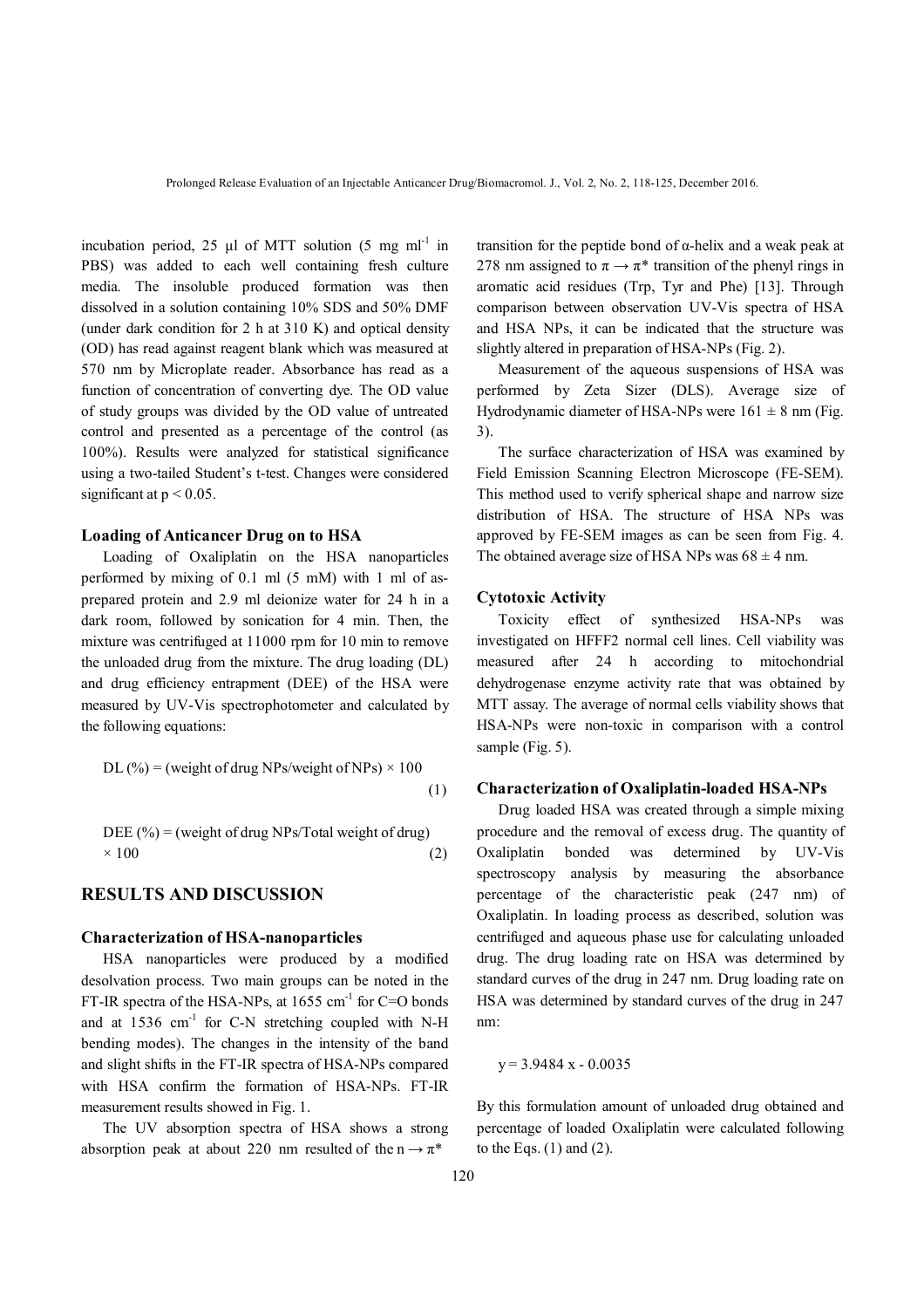Rezaei *et al*./Biomacromol. J., Vol. 2, No. 2, 118-125, December 2016.



**Fig. 1.** FT-IR of HSA (blue line) and HSA-NPs (yellow line).



**Fig. 2.** Typical UV-Vis spectra of HSA (blue line) and HSA-NPs (yellow line).

By this formulation it can be concluded that HSA nanoparticles loaded the drug almost  $51 \pm 3$  % and the drug loading was  $0.9 \pm 0.04$  % that was better than previous studies [14]. The obtained results suggested that the current process is favorable for the design and development of biocompatible nanoscale systems.

### **Release Behavior of Oxaliplatin-loaded HSA-NPs**

 To investigate the release behavior all the prepared solutions (4 ml) of HSA-NPs were sealed in a dialysis tube. The dialysis tubes were immersed in phosphate buffer

solution (PBS) separately. The tube was under sterile conditions and rotated with 300 rpm. 5 ml of released media is taken every 30 min for 2 h and thereafter every 1 h until 6 h after that in 20 h and 72 h. The release behavior of the loaded drug to HSA-NPs was monitored and measured by UV-Vis spectrometer. The obtained results showed that the release of Oxaliplatin from the HSA-NPs was 7 h (Fig. 6). The results demonstrated a more sustained release behavior was observed from HSA-NPs in comparison to the other matrix polymers such as β-Lactoglobulin and bovin serum albumin [15,16].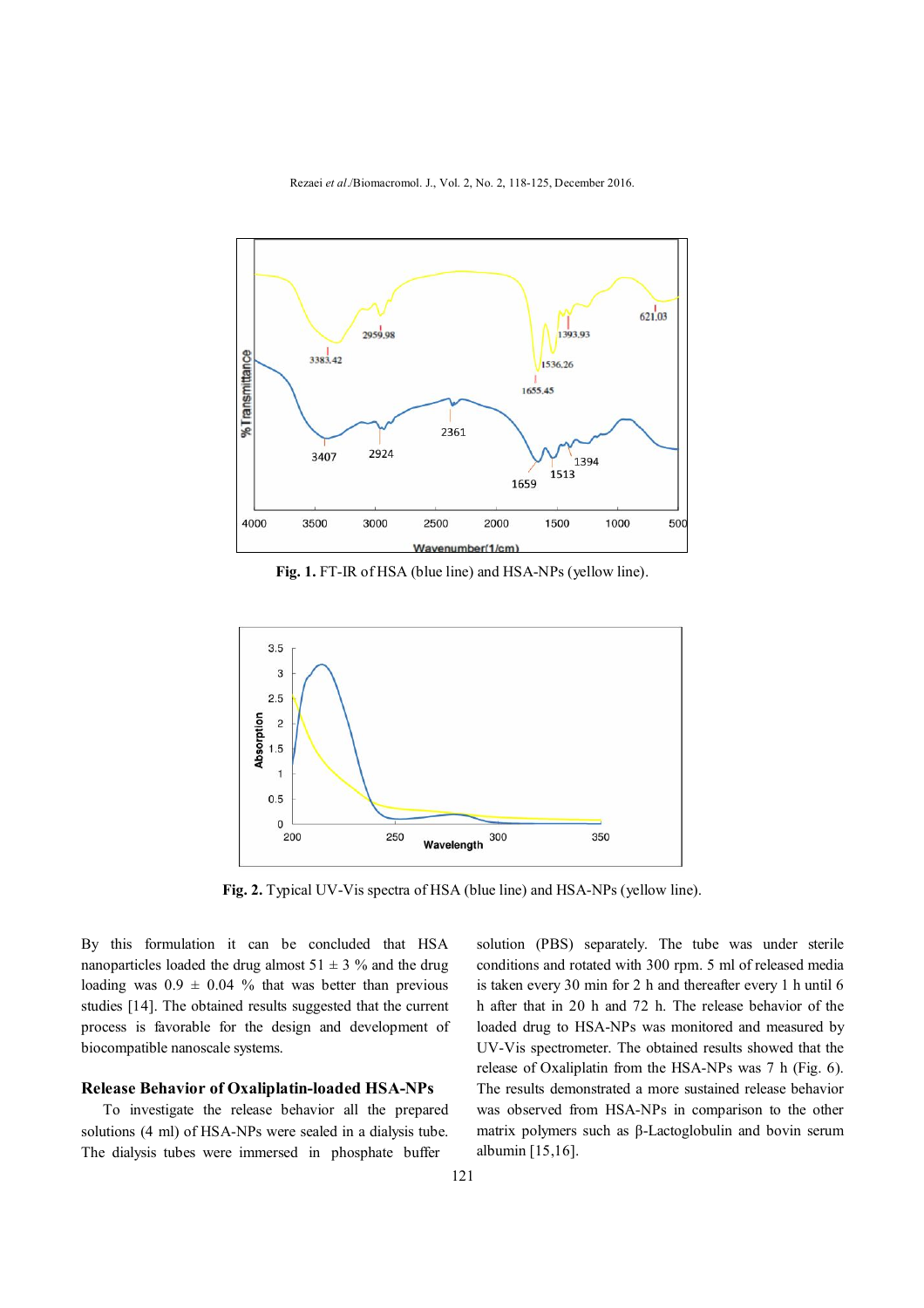Prolonged Release Evaluation of an Injectable Anticancer Drug/Biomacromol. J., Vol. 2, No. 2, 118-125, December 2016.



**Fig. 3.** Size distribution of HSA-NPs.



**Fig. 4.** FE-SEM image of HSA-NPs.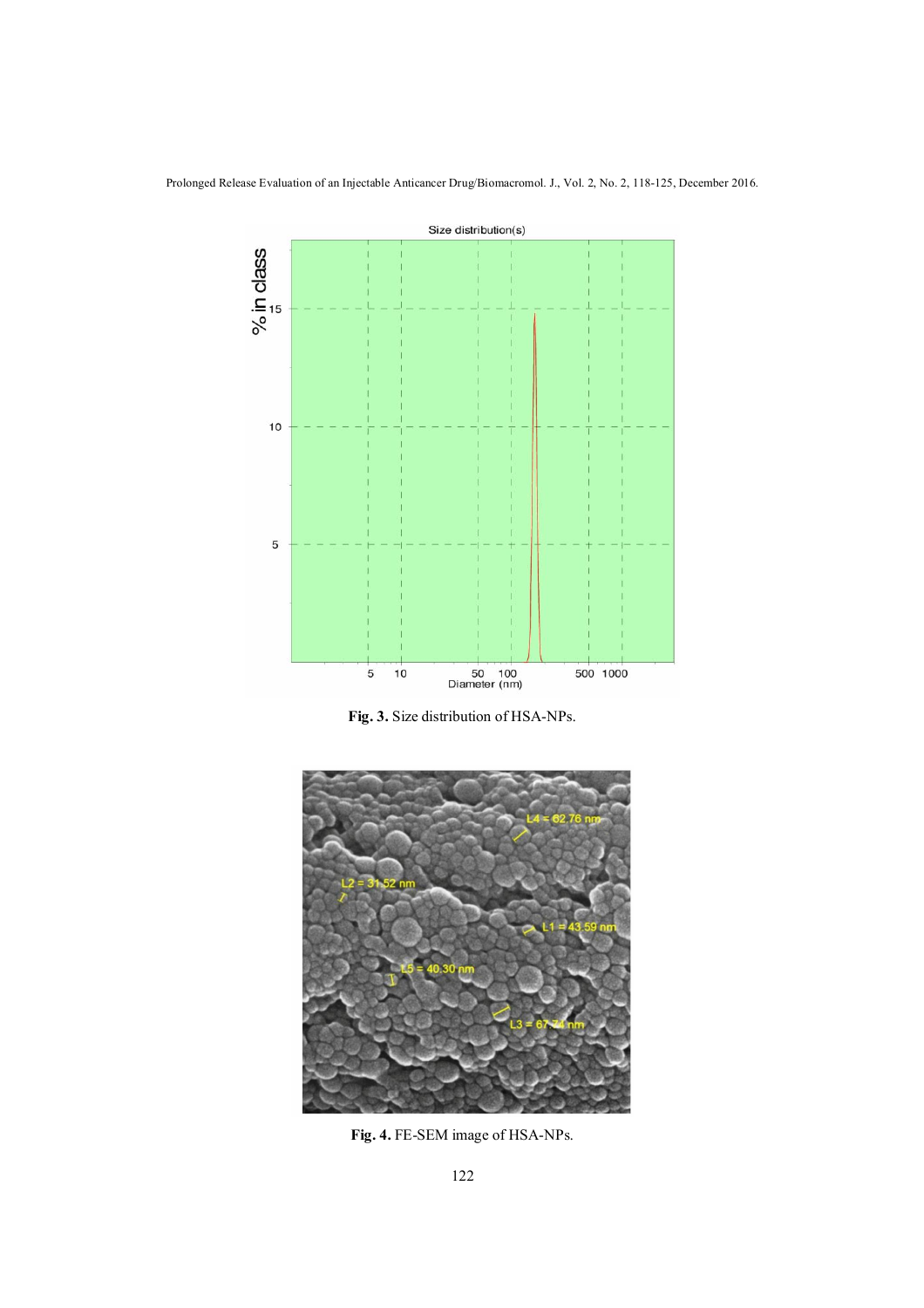Rezaei *et al*./Biomacromol. J., Vol. 2, No. 2, 118-125, December 2016.



**Fig. 5.** The cell viability of HSA-NPs in in the HFFF2 1) control 2) HSA-NPs.



**Fig. 6.** Cumulative release curve of oxaliplatin loaded with HSA-NPs.



**Fig. 7.** The amount of oxaliplatin released in √t (Higuchi Diagram).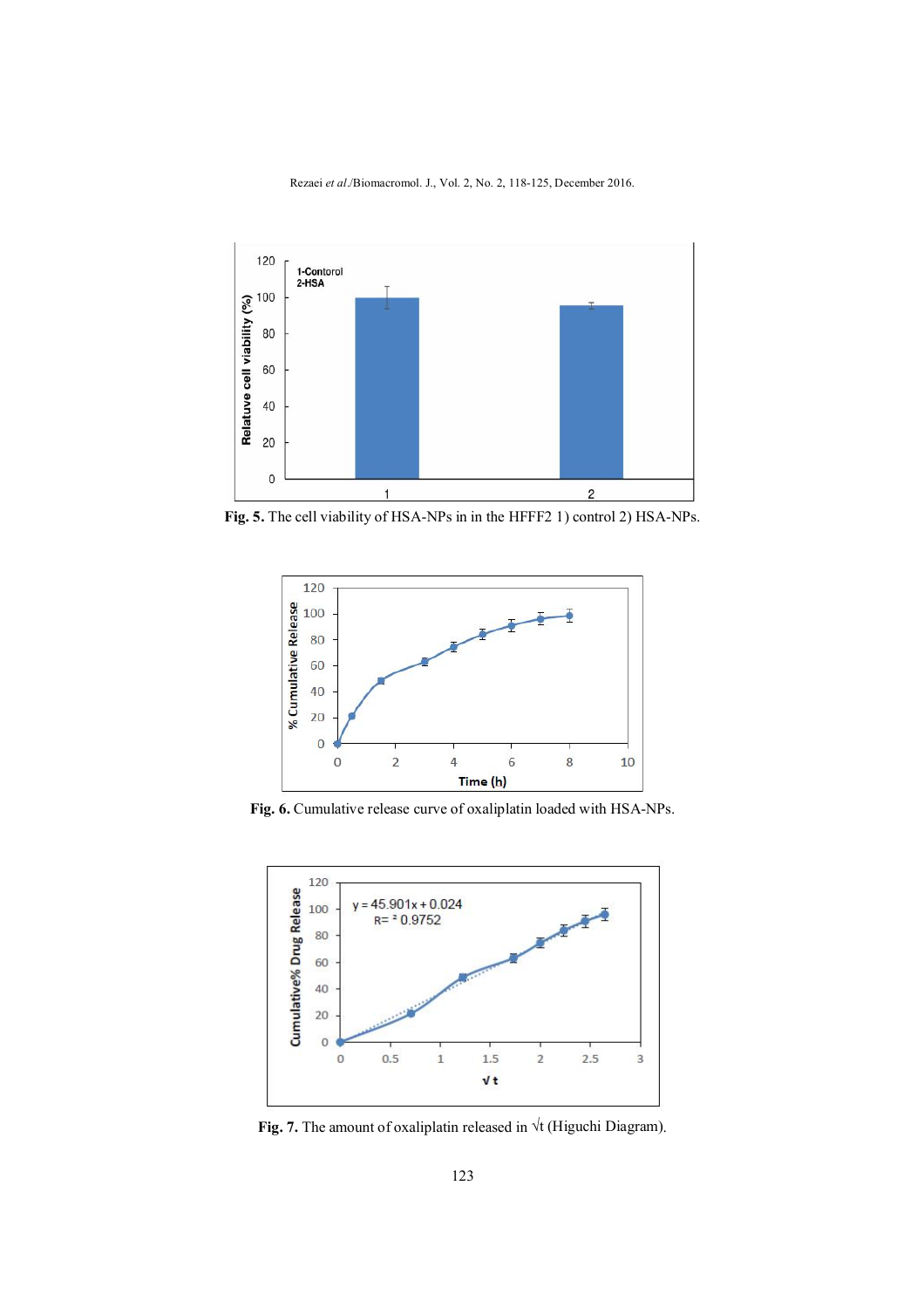Prolonged Release Evaluation of an Injectable Anticancer Drug/Biomacromol. J., Vol. 2, No. 2, 118-125, December 2016.

 **Table 1.** The Kinetic Parameters of Various Mathematical Models

| Zero order |      | First order |      | Higuchi model |      | Korsmever-pepas model |  |
|------------|------|-------------|------|---------------|------|-----------------------|--|
|            |      |             | DΖ   |               |      |                       |  |
| 20.26      | 0.84 |             | 1.96 |               | በ 07 |                       |  |



Fig. 8. Voltammogram of HSA-NPs and HSA-NPs with Oxaliplatin at 150 mV s<sup>-1</sup> scan rate.



**Fig. 9.** I<sub>p</sub> *vs.*  $v^{1/2}$  plots of HSA-NPs with Oxaliplatin.

# **Release Mechanism of Oxaliplatin-loaded HSA-NPs**

$$
Q = A \sqrt{D(2C - C_s)C_s t} \tag{3}
$$

 The mechanism of the drug release was investigated using mathematical models [17]. These approaches shown that release behavior of drug followed by Higuchi release model based on the correlation coefficient value (Table 1, Fig. 7). The equation of the Higuchi release model is:

where, where Q is the amount of drug released in time t per unit area A, *C* is the drug initial concentration, *Cs* is the drug solubility in the matrix media and *D* is the diffusivity of the drug molecules (diffusion coefficient) in the matrix substance [17,18]. It is possible to simplify the Higuchi